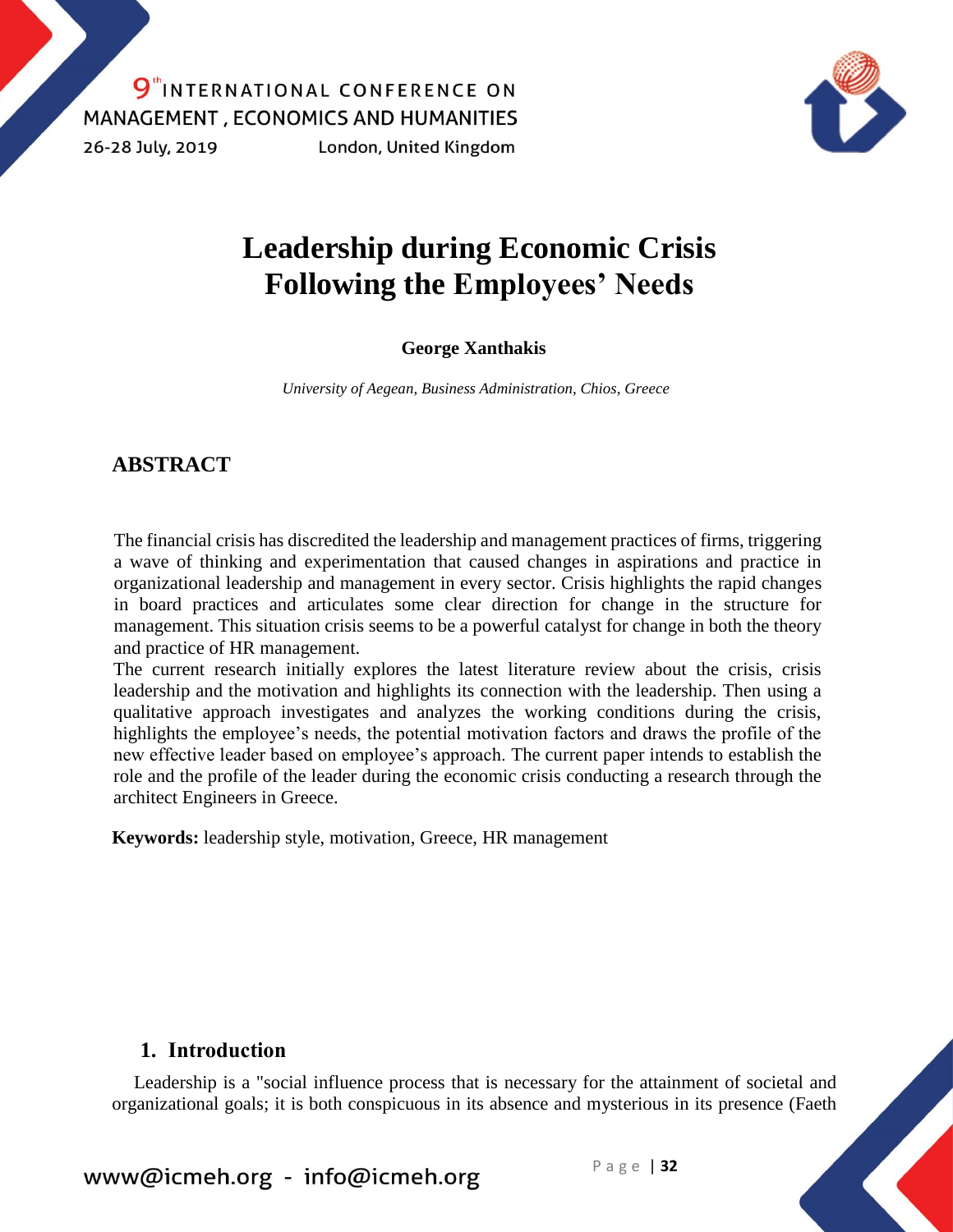26-28 July, 2019

London, United Kingdom



2010). Leaders influence their followers' behaviour through communication, group dynamics, training, rewards and discipline. The leader of an organization has an important role on the performance of its followers and his or her organization by motivating them. (Gopal & Chowdhury, 2014). The overall factor of the success or failure is based on the leaders. (Greenleaf, 1977). Moreover, the styles of the leader have effect on the employees' behaviour and the adoption of the strategies of the company (Hanifah et al. 2014).

The employee motivation is always incorporate in the leadership and leadership styles. Most of the scholars have defined the leader as someone who motivates the followers to achieve a common goal. Besides, there many theories and styles of leadership however, different sector or different organization may require a specific style of leadership.

The last years experience has shown that the motivation and leadership are strongly related. The more the followers are motivated the more the leader is motivated and vice versa. Hence, to understand the relations between the leadership styles and the employee's motivation is very important key for employees' performance and the organization performance.

Meaning that, delivering excellent performances in an organization is directly related with the relationship leadership style and employees' motivational needs. Developing highly motivated and satisfied employees depend how you understand them. This interesting relationship between the followers' motivation and leadership style has motivated many researchers to scrutinize which leadership style is more relevant with the employees' motivation. The relation between motivation and job satisfaction are most connected, in a matter of fact many motivation theories are also job satisfaction's theories. Leaders must find out which methods work better to motivate employees [\(Hanifah et al. 2014\).](#page-10-0)

### **1.1 Crisis**

Many authors have attempted to define the concept of crisis to better understand the phenomenon. A crisis involves a threat to the organization's resources and people, and a possible loss of control. Typically, Paniyirakis (2001) describes the crisis as "a diversion from the state of regularity, which can take on a grading of irregularity, from a state of simple disorder to a state of uncontrolled explosive events, chaos and panic."

Loosemore (1998) described crisis as a condition that is treated by an individual or an organization, which cannot be dealt with using the usual procedures and which is characterized by anxiety due to the sudden and urgent need for change. It leads to the limits of the body's strength and highlights weaknesses in structure, organizational relationships and behavior, which would have remained obscure if there was no crisis. Organizational behavior issues are of major importance for the study and management of their crisis agencies. Hermann (1977, Loosemore, 1998) characterizes the crisis as a state where anxiety or panic is expected reactions. The same writer describes the crisis as a situation where:

- i. threats to high-priority management goals
- ii. the available reaction time is significantly limited and
- iii. the whole situation surprises everyone.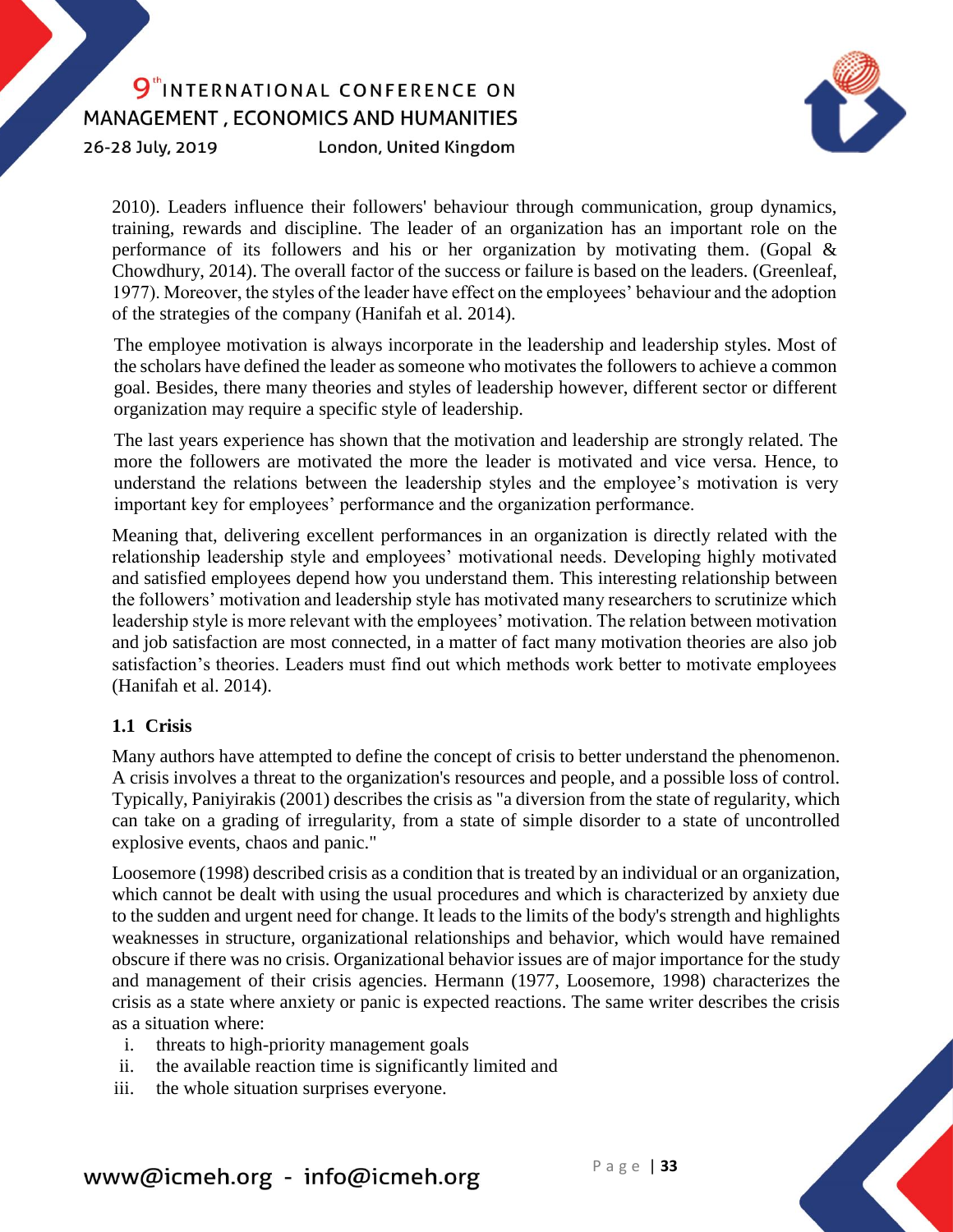26-28 July, 2019

London, United Kingdom



A crisis (Booth, 1993, pp. Faulkner, 2001) is an unexpected event in the life of an organization for which there are no contingency plans that threaten the vital goals of the business and require immediate action. Pauchant and Mincoff,1992 (as cited by Ritchie B., 2004) defined the crisis as a disruption that affects the whole of an organization, threatening its fundamental principles and its existence. Selbst (1978), (as cited by Faulkner, 2001) defines as a crisis any action or failure of an organization to act with the organization's current operations, achievement of its objectives, sustainability or survival, and has a negative impact on the majority of employees, customers and generally those who come into contact with the organization.

A crisis is defined as a condition that is treated by an organism, which can not be dealt with using the usual procedures and which is characterized by anxiety due to sudden and urgent change. It leads to the limitations of an organization's strength and points to weaknesses in structure, organizational relations and behavior, which would, if there was no crisis, remain obscure.

An analysis of crises demonstrates that there is a correlation of the crisis with the biological model, according to which an organization progresses gradually from the stage of birth, development, maturity and decay or death. The stage of birth gives a warning signal to the body. The second stage is its event. The malfunction has occurred and the situation is out of control. During the third stage, the stage of maturation, the symptoms are obvious. The organization is forced to do something to save it. At this stage, the agency is trying to "cure" the various symptoms that arise from the crisis. The crisis has become a part of the organization that works and co-exists with it. Finally, the stage of recession can keep much longer for the body than its duration. At this stage, the agency is trying to eliminate all the symptoms of the crisis that preceded it and to regain the trust of the concerned public groups.

Although individuals react in different ways in a crisis, a significant number of standardized behavioral patterns in crisis situations have developed which have several similarities and significant overlap. The above models present a series of behaviors that evolve in a predictable way, identifying benchmarks in the course of the stages of the crisis.

By adopting the four-phase model the evolution of a crisis consists of the following stages:

- a shock phase during which the threat is first perceived. There is panic, complete disorganization, inability to understand and address the new situation.
- a defensive treat phase in which the first attempt is made to tackle the threat. There is indifference, alternating euphoria and anger while there is resistance to change.
- the acknowledgment phase indicates a period of reassessment of situations where the threat and its consequences are fully accounted for. Depression and bitterness prevail, while defenses in change are collapsing and reorganization and adaptation efforts are taking place.
- an adaptation and change phase that includes a more realistic and effective way of dealing with the new conditions. At this stage the self-esteem returns while creating a new structure of things.

The crises initially decongest and cause a sense of panic, disorganization and chaos. However, at the moment it goes away, people's reaction is to protect their own interests as they can and try to maintain their achievements. During this time, interpersonal relationships tend to become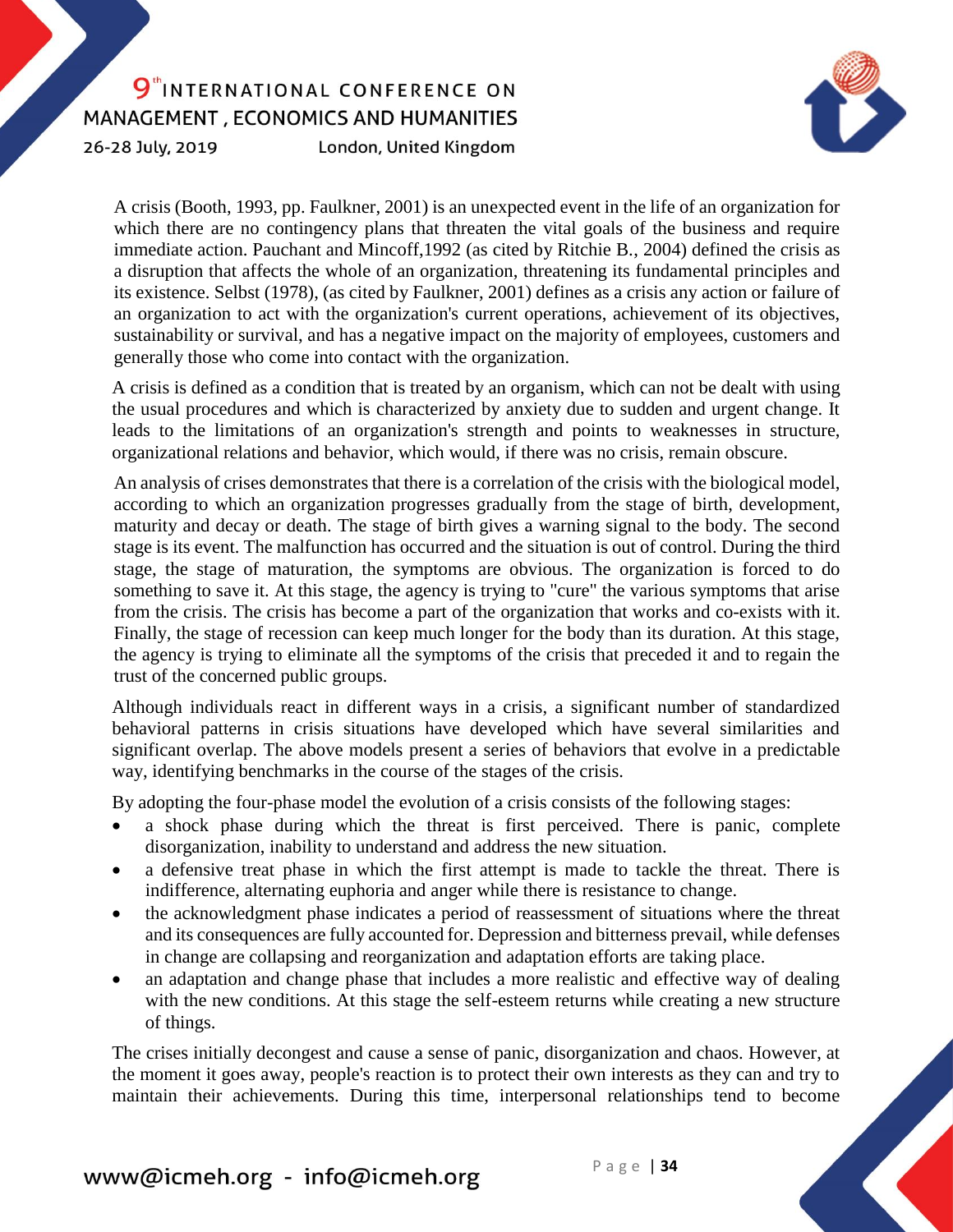26-28 July, 2019

London, United Kingdom



protectionist relationships, and people tend to turn to clustering around groups of common interests, making the dividing lines stronger.

Under the threat and fear of losing control, executives react by gathering and hiding the flow of information, reducing communication to the extent that information is exchanged meaningless. As time passes, it becomes increasingly apparent that the crisis cannot be resolved in this way, a situation of internal investigation and interpersonal confrontation is created, while psychological pressure and tension are high.

The above situation leads to the phase of defensive retreat. The need to solve the problem pushes people to move in a more constructive direction. The search for better communication leads to a real understanding, interaction and useful exchange of thoughts. Usually leadership becomes more relaxed and there is more emphasis on participatory decision-making, people work more coordinated with each other. Finally, the relationships between the groups become better, the reactions are coordinated, and the body starts again to acquire a stable structure. From the above, the importance of communication in organizations, interpersonal relationships and participatory decision-making in dealing with crises becomes apparent.

#### **1.2 Leadership - Theoretical framework**

Leadership can be defined as the process of a leader communicating ideas, gaining acceptance of the vision and motivating followers to support and implement the ideas through others (Lussier 2013). There are three types of Managerial Leadership skills (Faeth 2010).

- Technical skills (ability to use methods and techniques to perform a task)
- Interpersonal Skills (focus solely on the ability to understand, communicate and work well with individuals and groups through developing effective relationships)
- Decision-making skills (skills involve the ability to conceptualize situations and select alternatives to solve problems and take advantage of opportunities)

Also, there are three levels of analysis of leadership theory are: individual, group and organizational and they are interrelated as they depend on one another.

Before we discuss the role of leadership concept during the crisis, it is will be suitable to mention the theoretical background. Several theories have described the leader's behaviour. The most known are the followings:

- **Authoritative leadership style:** involves one-way communication from the leader to the follower, attention is on work processes, progress and achievement of objectives focused (Tseng, Duan, 2010).
- **Paternalistic leadership style**, (or democratic). According to McLaughlin (1993) described by saying, "Work hard and company will take care of you."
- **•** Participative leadership, the attention is on the followers.
- **Transactional leadership** helps motivate subordinates to the desired performance by assigning responsibility for the tasks, identifying the objectives, providing confidence in the fulfillment of the required tasks (McLaughlin, 1993).
- **Transformational leadership**. This type of leading have helps to manage all kinds of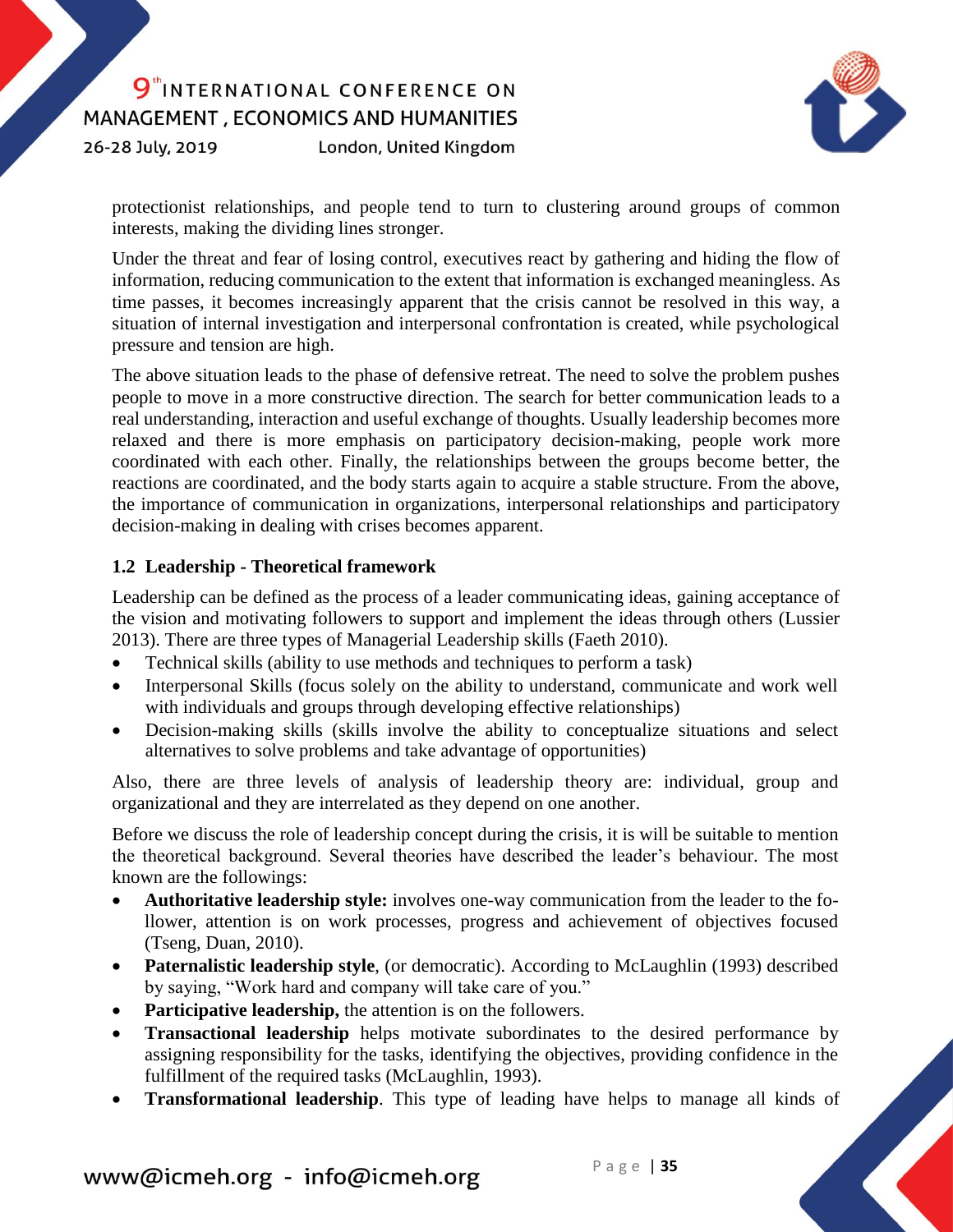26-28 July, 2019

London, United Kingdom



organizational changes. To be successful, leader has to develop good plan of change, but also overcome resistance, or distraction of the consequences of proposed changes. The basic characteristic of a transformational leader is to *trust the potential of co-workers*. (Pieterse *et al.,* 2010).

- **Ethical leadership**. Brown and Trewino (2006) described ethical leadership as an approach based on mutual communication between leader and co-workers (Two - Way communication). Key point is the support of colleagues and the ability to make good decisions.
- **Authentic leadership**. It is considering the leader as a personality who acquires authenticity (credibility), by using self-confidence, self-. acceptance and trusted relationships and actions (Gardner *et al.,* 2005).
- **Spiritual leadership**. This approach introduces values and behaviours that intrinsically motivate employees, who feel that they are part of a greater whole (Fry, 2003).

### **1.3 Crisis Leadership**

**Crisis leadership** refers to actions taken by a leader to bring immediate change in the behavior, beliefs, and outcomes of individuals (Keller, 2000). Further, crisis leadership often is practiced in response to an **organizational crisis** defined by Lincoln (2005) as a low-probability, highimpact event that causes a significant disruption or threat to the organization**. Crisis leaders**, particularly in the modem era, have many difficult decisions to make, as numerous factors exacerbate difficult situations, organizational chaos, and inaccurate information.

During the crisis h as threats become overwhelming, individuals in a group expect leaders to centralize authority and take action (Gladstein, Reilly, 1985; Isenberg, 1981; Hannah *et al.,* 2009). Research by (Mulder *et al.,* 1971, 1986) suggests that decision making during times of crisis should not be shared and that a powerful type of leadership is preferred by direct reports and is evaluated more favorably by leaders' superiors. By contrast King (2002) evaluated the benefits of team effectiveness during the crisis.

Usually efforts of leaders to build a healthy corporate culture of trust or make rapid and appropriate decisions are in times of crisis essential to survive (James *et al.,* 2011).

### **1.4 Motivation**

Motivation is the driving force in pursuing and satisfying one's needs (Kontodimopoulos, Paleologou & Niakas 2009).

Motivation is also defined as the process that accounts for an individual's passion, direction, and persistence of effort toward attaining a goal, meaning the result of the interaction between an individual and a situation (Robbins, Judge, Odendaal & Roodt 2009). Motivation is a fundamental instrument for regulating the work behaviour of employees (Olusola 2011). The systematic review of existing literature highlights the different approaches to motivation in the workplace**,** based on:

#### *A. Their orientation*

In content - nature of motivation (content theories): Assumption: All people have a similar set of needs and behave in order to satisfy them. The most known theories of this period are: Maslow,

www@icmeh.org - info@icmeh.org Page | 36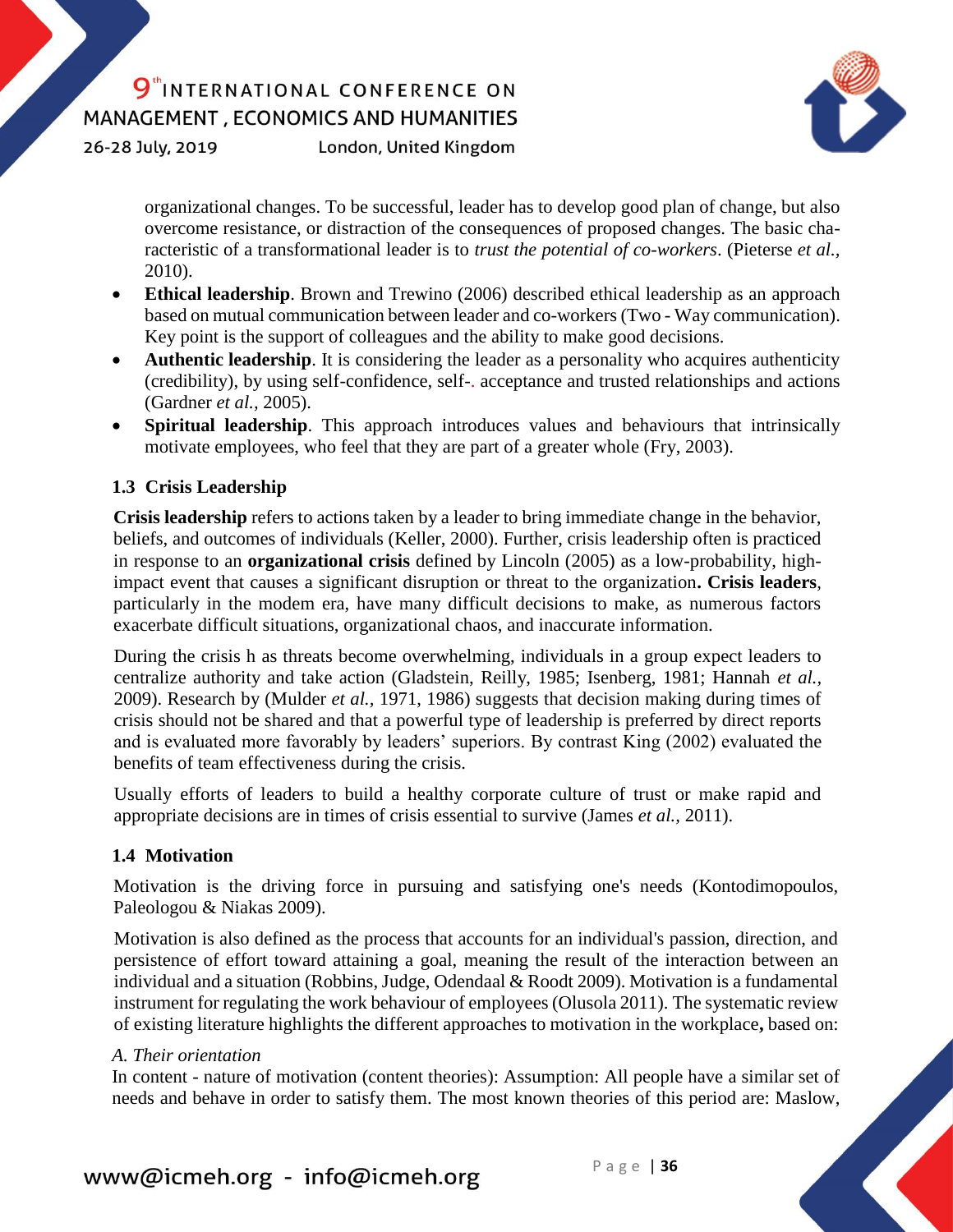26-28 July, 2019

London, United Kingdom



Herzberg, Alderfer, McGregor and McClelland.

In the process of motivation (process theories). Assumption: All people have a similar set of needs, but their importance and placement are different for everyone. The most known theories of this period are: Adams, Vroom, Porter, Hackman & Oldman and Bandura.

#### *B. Classification of origin motivation factors stems.*

- Intrinsic interest in the work itself product of the work itself and its nature (non-monetary factors, small cost to the company).
- Extrinsic a result of exogenous factors. Divided in: A Monetary (any material reward offered by the organization) and B. Non-monetary (any other non-monetary reward).

### *C. Dynamic character of motivation at the workplace.*

Existing research (Htka and Balazova, 2015 - D. Elizur, 1994 - Nujjio and Meyer, 2012 - Muslim, Dean, Cohen, 2015 - Kovach, 1995 - Kinnear and Sutherland, 2000 - Hossain and Hossain, 2012 - Jelacic 2011) shows that the capacity of stimulants and their dependence on changing factors such as:

- human needs
- social conditions and lifestyle
- place (country) of the investigation
- economic situation social status of a worker
- standard of living
- gender and age
- position in business and income
- particular characteristics of the population to be studied and the local labor market
- economic environment (e.g. economic crisis)
- internal and external organization environment

### **1.5 Leadership and motivation**

The success of every organisation depends on its employees' drive to thrive through their efforts, commitment, engagement, practice and persistence. Thus, motivation is an important topic because leadership competencies include the ability to motivate employees (Lussier 2013) as one of the crucial duties or jobs. Leadership begins with the initial effort made to recruit a new employee; proceeds through the entire induction process; and continues every day until the employee departs the organisation. This process is cultivated by a manager/leader, motivating new employees and it highlights, once again, the importance of leadership to an organisation.

The quality of a manager's relationship with an employee is the most powerful element of employee motivation. It creates a professional, positive and respectful attitude and employees are more likely to adopt a similar approach with their peers and enjoy work. It is clear that the management and leadership styles that are adopted by a business and its management will have a determining effect on the motivation level, the morale and the job satisfaction of the employees. Nevertheless, the relationship between the management style that is used within the business and

www@icmeh.org - info@icmeh.org Page | 37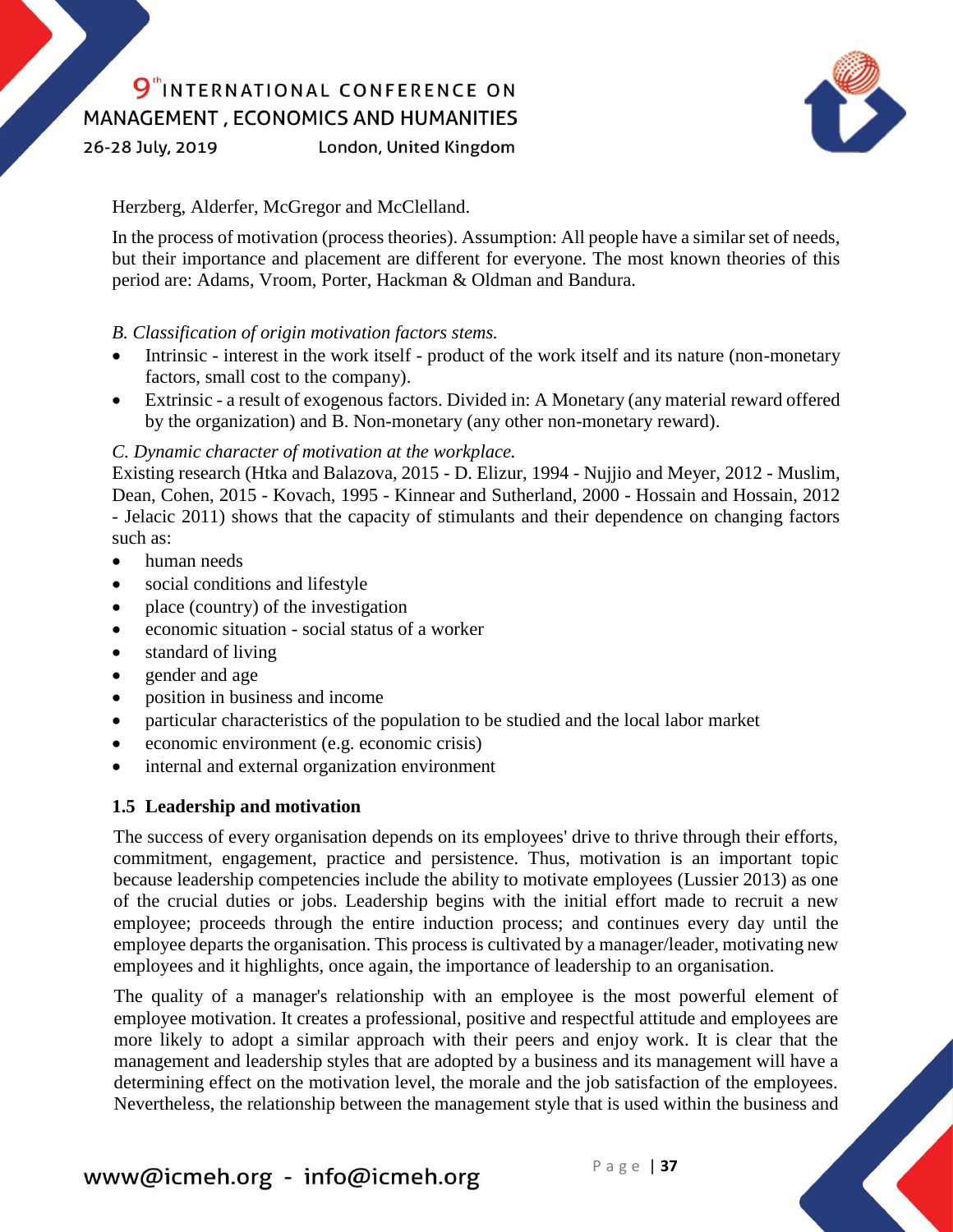26-28 July, 2019

London, United Kingdom



the level of motivation within the workforce is a subject of much debate within industry. In many circles, there is continuous debate about whether leaders are born or developed. Reflecting on the discussions about motivation, it is evident that humans are very complicated and are made up of a number of traits. With motivation, these influences are both inherited and acquired from our environment and influences (Gary 1996). It is in this regard that the study seeks to establish the role of leadership on employee motivation.

## **2. Objectives**

### **2.1 Objectives of the research**

The subject we are examining and focusing on the wider field of HR management, leadershipemployee's motivation and especially in conditions of economic crisis. The research focused on a specific professional team: the Architect engineers and in those who work with a dependent employment relationship within a firm. The current research attempted to investigate the impact of economic crisis on Leadership investing the motivation factors and the working conditions during the crisis.

### **2.2 General Objectives**

The individual objectives of the current survey are set at two levels. On a first level, an overview of the leadership, leadership styles crisis, crisis management, motivation and motivation factors. At a second level, it's tried to investigate the impact of the different personal characteristics of the target population on the way they perceive their working conditions.

- link these strategies with different ways of understanding relationships with management and with the company (commitment),
- investigate the burden of outsiders in formulating specific strategies, such as financial (e.g. loans), family obligations,
- associate these different strategies with different degrees of effectiveness of known motivation factors and the profile of leader,
- explore the potential changes in the content and importance of motivational factors related to the economic circumstances and the particular characteristics of the target population,
- explore the role of the employee's representations about the **Leader**.

### **2.3 Specific Objectives**

The specific objective of the current research was to find out the profile of the Crisis Leader examining the employee's motivation factors.

### **3. Methodology**

By the term methodology we mean the set of procedures and methods that can be applied by a scholar to carry out a research process. In this research process techniques and procedures are used and combined to widen the problem (Zafiropoulos, 2005).

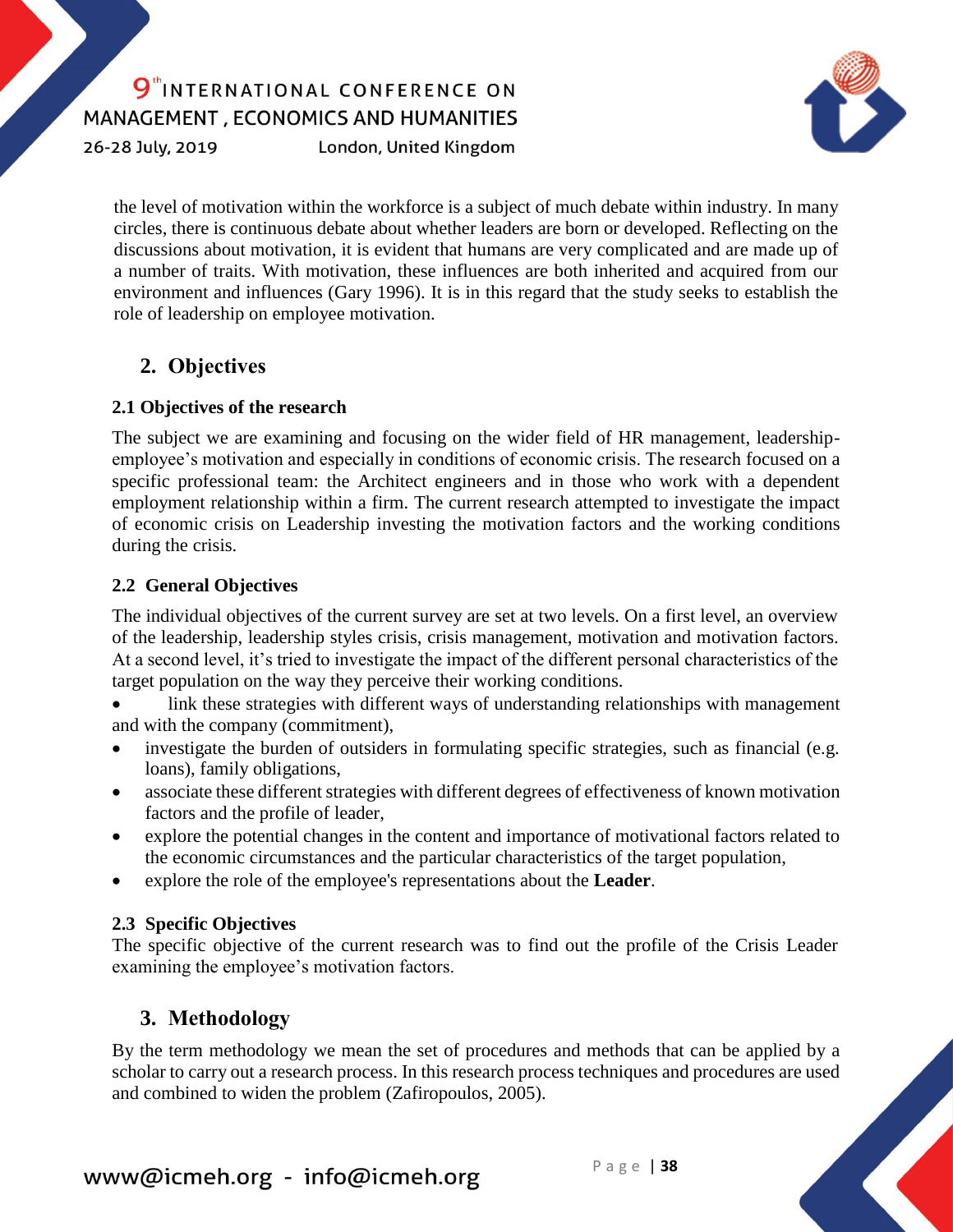26-28 July, 2019

London, United Kingdom



Understanding the role and the required profile of the leaders during the crisis there is a need of deep immersion into the phenomenon. Qualitative research was most appropriate to provide depth of scholarship through immersion it (Merriam, 2009). As suggested by Moustakas (1994), interviews provided a holistic approach to the phenomena being studied in the sense that multiple subjective experiences were uncovered through the interview process. Qualitative research is used to collect information that the researcher cannot instantly measure, such as thoughts, behaviors, ideas, perceptions (Siomkos & Black 2008). The qualitative method is appropriate for the researcher to have an in-depth understanding of the problem (Cassell and Symon, 1995), capturing answers to queries that are then grouped in the form of expressions (McNeill, 1985) and analyzed. to adequately answer the research question, a qualitative study, using semi-structured interviews, was employed to understand the employee's expectations lived experiences about the crisis management and leadership. In-person semi-structured interviews were held. Each interview was 60-90 minutes in length, audio recorded, and transcribed.

Data validity was strengthened by the identification of themes across multiple interviews, the number of instances in which the themes appeared, and, finally, the continuous comparison of the content of the identified themes (Moustakas, 1994). Reliability in research is developed through the consistent application of research techniques (Creswell, 2007). Analysis of the interviews (Moustakas, 1994) was conducted using the following process (Tsiolis, 2017):

- Transcribe the recorded interviews.
- Careful reading of the texts in order to identify and collect the quotes that correspond to each research question and sub query.
- The coding, i.e. the interpretation of the data, its comprehension and its conceptual identification.
- The transition from the codes to the themes, which are more general and abstract concepts than the codes.

The Greek Architects Engineers who work in large companies providing dependent work as consultants is the target population for the specific empirical research. The interviews were done with 14 employees (sample). The interviews took place during 2013 in Athens, Greece. As a sample the employees of two consultancies (Firm A, B) were selected. The companies have all the typical features of Architectural consultancies. Company A mainly deals with private sector business/buildings (hotel units, warehouse, residences commercial developments) while company B mainly deals with public sector project. Company A has a wider range of projects, smaller budget projects, shorter-term studies, and it is dependent on private initiative. Company B, on the other hand, is fully specialized in its sector, has a small number of projects, that last a long time and their budget and is fully dependent on the public sector. Through personal interviews:

- the social and working image of each employee is outlined
- employee needs are recorded
- behaviors and factors that affect and shape the above behaviors are detected
- exploring thoughts (alternatives) for the future and next steps are recorded
- the motivation factors are identified before and during the crisis,
- investigated how employees perceive the actions of management and how they comment on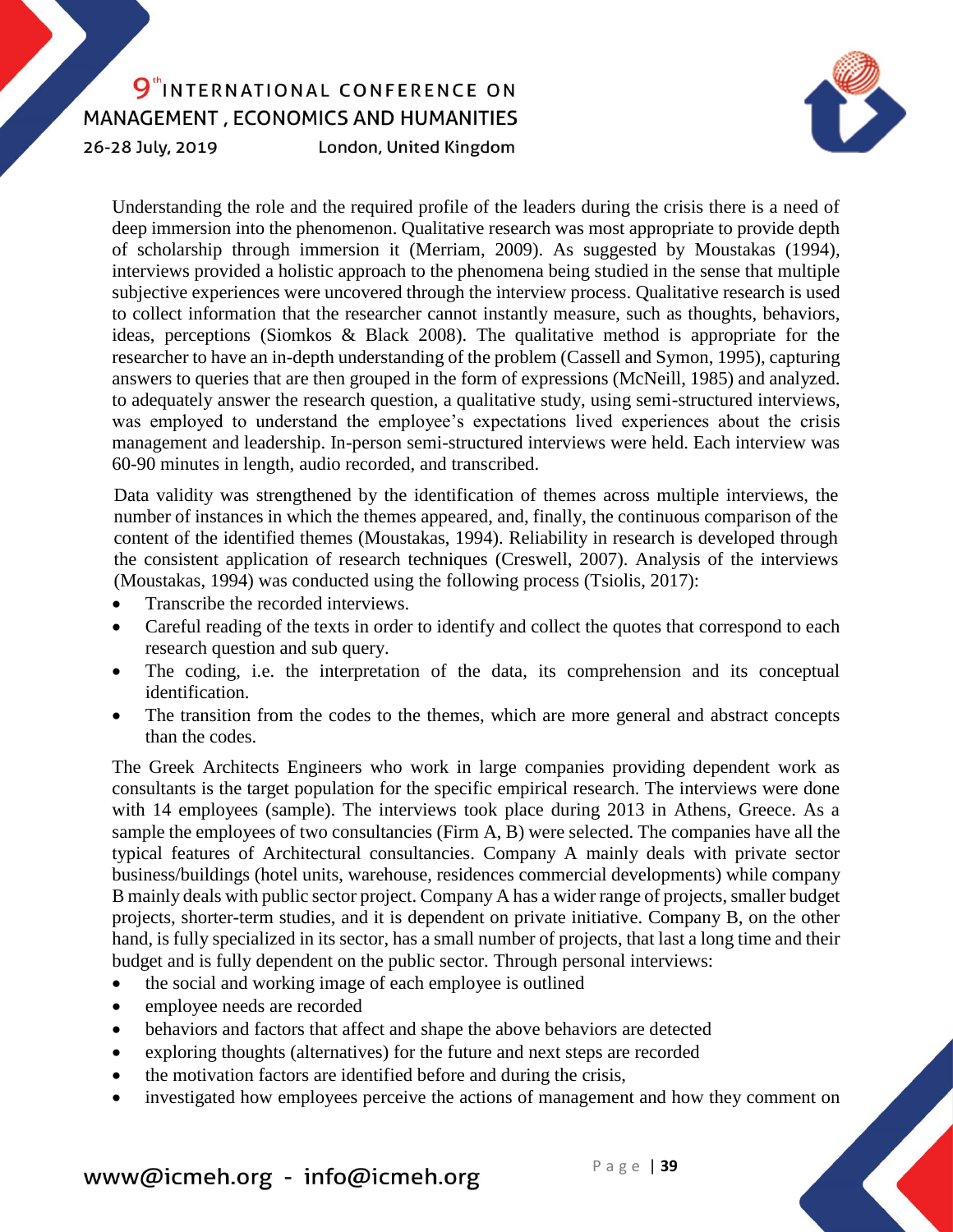26-28 July, 2019

London, United Kingdom



the capabilities of the Management

### **4. Discussion**

### **4.1 Motivating factors during the economic crisis**

The analysis of interviews shows that during the period of the economic crisis in Greece, the motivation factors were transformed and adapted to the new needs of the workers. Specifically:

 The motivation of stability and security has been replaced by the satisfaction of the need to belong to a social / work place.

 The characteristics of the job (e.g., interesting job, personal responsibility for the result, which requires knowledge and skills and can be fulfilled from start to finish) continued to incite the employees, but their strength decreased.

 The characteristics of the good boss (as a motivating factor) have been greatly modified by a "person responsible and man with knowledge and skills to solve any technical problem at work" turned into "the one who will discuss with their employees their daily problems, support and will be their link with the Administration."

 The need for communication / information from management on the current situation, future actions and plans to exit the crisis has emerged as a key driver of motivation.

 Perhaps as a most important factor we can consider the image of an a leader with will and ability to cope with and overcome the crisis. Essential feature of reliability and stability.

 A form of social equality / sharing of economic losses acts as a factor of motivation. The financial difficulties combined with the parallel reduction of income they face make them feel socially degraded while their employers still hold their position. Employees are looking to see the consequences of economic losses on their employers as well.

#### **4.2 Proposals to Management**

As proposed management measures that will strengthen the above motivation factors suggested the followings:

- Verbal praises, that emphasize the appreciation of the employee work offered. Cultivating a climate of collaboration between management and employees and mutual support and appreciation.
- Working environment, where calm and good relations between colleagues predominate.
- Manager supportive and understanding of the employee personal / family problems of employees.
- A sense of security in the workplace (as far as feasible).
- Opportunities for progress and development / education. Organizing internal seminars where the existing knowledge in the organization will spread between older and younger employees and the team's working relationships will become stronger.
- Open communication and interaction with the organization's management. Organizing meetings and discussing the latest developments.
- Organization of social events within the firm will stimulate links between management and

# www@icmeh.org - info@icmeh.org Page | 40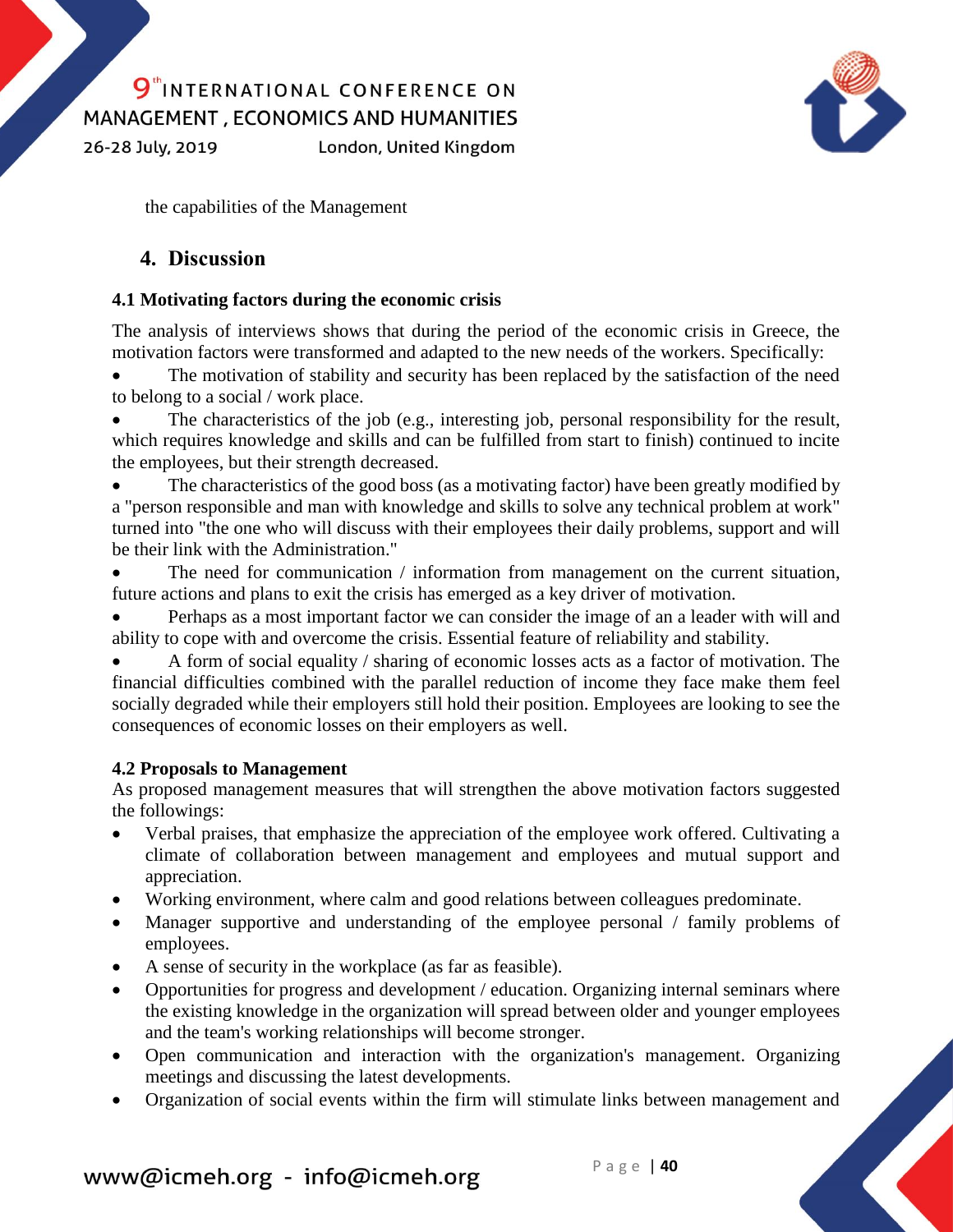26-28 July, 2019

London, United Kingdom



employees.

### **5. Conclusion**

The aim of the current research was to draw the profile of the Leader during the economic crisis based on the evidence of a group of employees. The current research initially explores the latest literature review about the crisis, crisis leadership and the motivation and highlighting its connection with the leadership. Then using a qualitative approach (twelve personal semi-structured interviews) investigates and analyzes the followings:

- the social and working image of each employee
- employee needs
- behaviors and factors that affect and shape the workplace behaviors
- exploring thoughts (alternatives) for the future and next steps
- the motivation factors before and during the crisis,
- How employees perceive the actions of management team and how they comment on the capabilities and skills of the Management.

Based on the Results of this research we couldn't describe the perfect Leader during the economic crisis as a Transactional or Transformational or Spiritual Leader but we conclude that he needs a personality who will:

- Inspire and motivate them
- Make them feel secure and safe at the workplace (satisfying the need of belonging)
- Communicate with them and discuss future plans and actions.
- Support them and try to understand the day by day problems and difficulties
- Appreciate their work
- Give them opportunities to develop their skill (during the crisis).

This is the profile (based on the current research) and the small contribution of this study to the description of the Crisis Leader.

### **References**

- Bernard, L.C. Mills, M., Swenish, L. & *Walsh*. R.P., 2005. "*An Evolutionary theory of motivation.*" Genetic, Social, and General Psychology Monograph, 131(2): 129-184.
- Boin, A., & Hart, P., 2003. "*Public leadership in times of crisis: Mission impossible?*" Public Administration Review, 63, 544-553. doi: 10.1111/1540-6210.00318
- Brown, M. E., Trewino, L. K. 2006. "*Ethical leadership: A review of future directions.*" The leadership quarterly, 17, p.p. 595-616.
- Creswell, J. W, 2007. *Qualitative inquiry & research design: Choosing among five approaches,*  (2nd ed.). Thousand Oaks, CA: Sage.
- Faeth, M.A. 2010. *Power, authority and influence: A comparative study of the behavioural*

www@icmeh.org - info@icmeh.org  $P \text{age} | 41$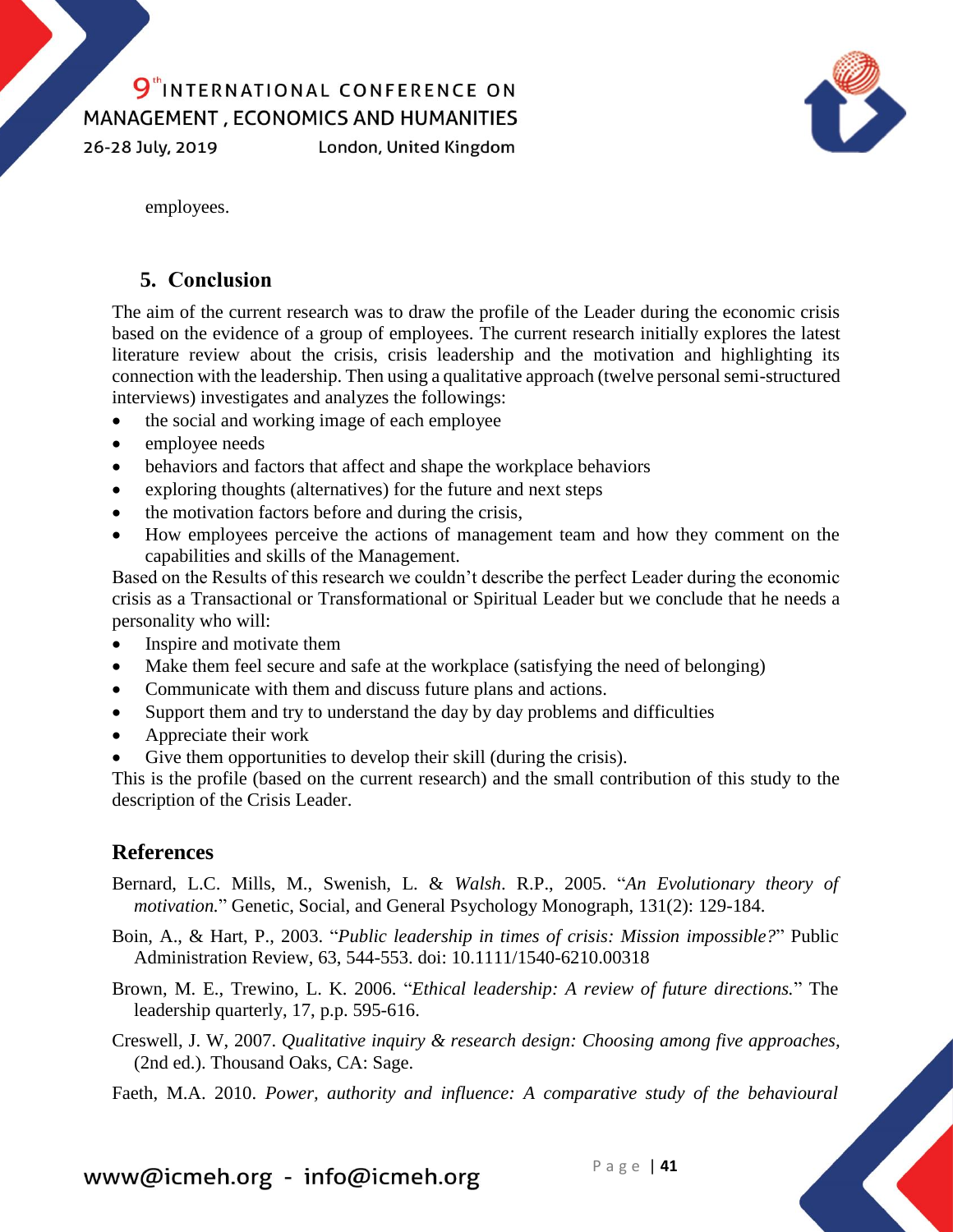26-28 July, 2019 London, United Kingdom



*influence tactics used by lay and ordained in the Episcopal Church.* Doctoral Philosophy. Virginia.

- Fink, S., 2000. *Crisis management: Planning for the inevitable.* New York, NY: American Management Association.
- Fry, L. W. (2003). "*Toward a theory of spiritual leadership*." The Leadership Quarterly, 14, pp. 693—727.
- Gary, J. 1996. *Theories of work motivation, leadership, organizational behaviour: Understanding and managing life at work*. Concordia University Harper Collins College Publishers.
- Gopal, R. and R. G. Chowdhury: 2014, *Leadership Styles And Employee Motivation: An Empirical Investigation In A Leading Oil Company In India*. International Journal of Research in Business Management 2(5).
- Greenleaf, R. K. (1977), *Servant leadership: A journey into the nature of legitimate power and greatness*. Paulist Press.
- Hafeez, M. H., Rizvi M. H., Hasnain A, and Mariam A., 2012. "*Relationship of Leadership Styles, Employees Commitment and Organization Performance (A study on Customer Support Representatives)*." European Journal of Economics, Finance and Administrative Sciences (49).
- <span id="page-10-0"></span>Hanifah, H., Susanthi H, and Setiawan A., 2014. "*The Effect of Leadership Style on Motivation to Improve the Employee Performance*." Journal Management Transportation & Logistics 1(3), 221-226.
- Keller, S., 2000. *Crisis leadership in an at-risk middle school: Its practice and impact on student performance*. Dissertation Abstracts International. (UMI No. 9954174)
- Kielkowski, R., 2013. *Leadership during crisis*. Journal of Leadership Studies, 7, 62-65. Doi:10.1002/jls.21300
- Kontodimopoulos, N. Paleologou, V. & Niakas, D. 2009. *Identifying important motivational factors for professionals in Greek Hospitals*. BMC Health Services Research, *9(164): 1-11.*
- Lagfadec, P., 1993. *Preventing chaos in a crisis: Strategies for prevention, control and damage limitation.* New York, NY: McGraw-Hill.
- Lai, E.R. 2011. *Motivation: A literature review*. Pearson Research Report. 1-43.
- Lincoln, B. G. 2005, *Leadership in the aftermath of September 11th*. Dissertation Abstracts International, 64, 570, (UMI No. 3184348)*.*
- Lussier, A. 2010. *Effective Leadership*. 5<sup>th</sup> ed. Cengage learning. South Western.
- Marchington, M., Kynighou, A., 2012. *The dynamics of employee involvement and participation during turbulent times.* The International Journal of Human Resource Management, 23(16), pp. 335-336.
- McLaughlin, Y. 1993. *Corporate leadership: putting it together*. In: R. Collins (Ed.), Effective<br>management. CCH international: NSW, Australia.<br>ww@icmeh.org info@icmeh.org Page | 42 management. CCH international: NSW, Australia.

www@icmeh.org - info@icmeh.org  $P \text{age} | 42$